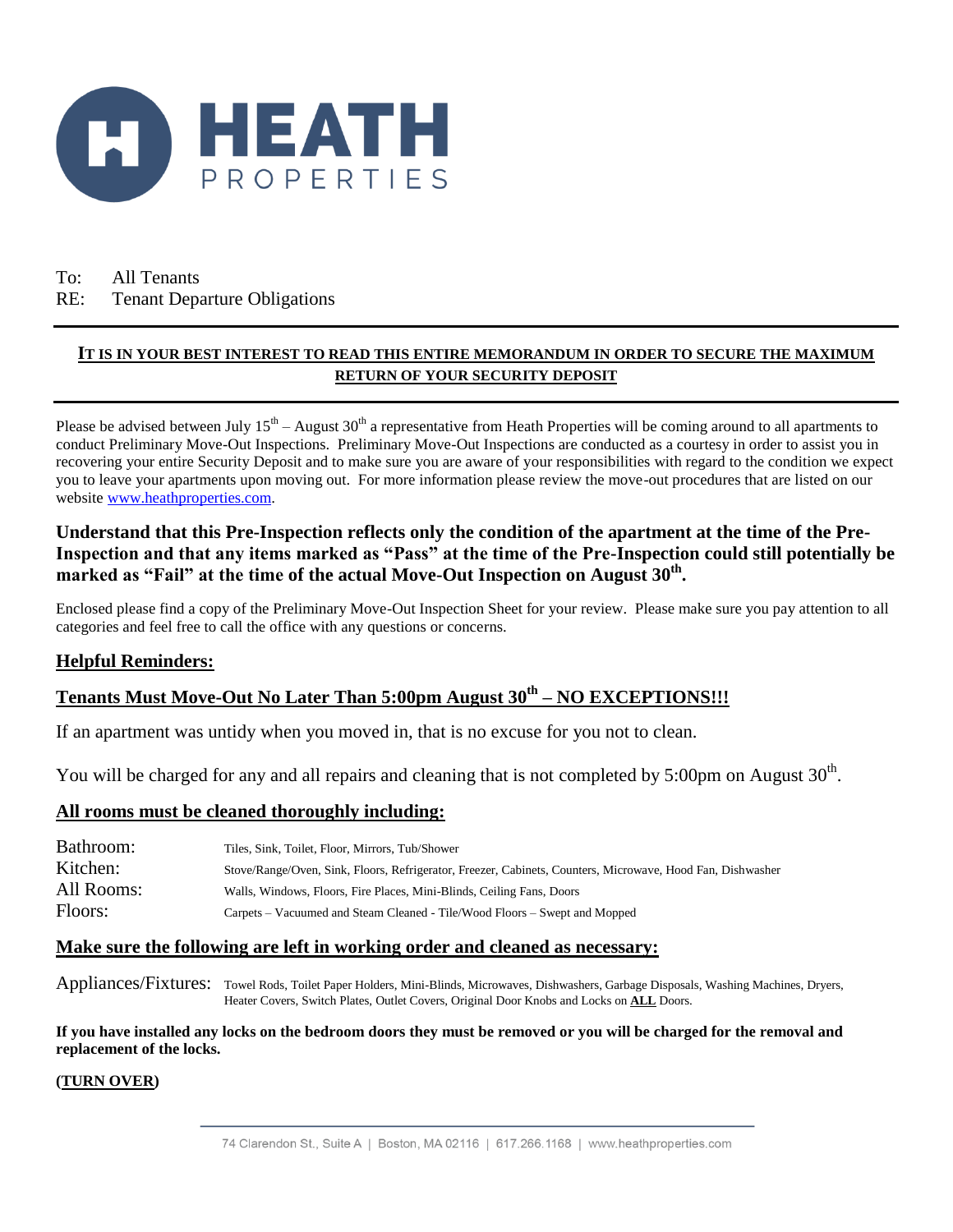

### **(CONTINUED)**

| Trash:           | All trash and belongings must be removed from the apartment and all common areas including the<br>basement, roof and decks. No furniture, food or garbage should be left in the apartment, common areas,<br>sidewalk or yard.                                                                                                                                                      |  |  |  |  |  |  |  |  |  |  |  |
|------------------|------------------------------------------------------------------------------------------------------------------------------------------------------------------------------------------------------------------------------------------------------------------------------------------------------------------------------------------------------------------------------------|--|--|--|--|--|--|--|--|--|--|--|
|                  | You will be charged for any items including furniture and household trash left anywhere on the<br>property, including the sidewalk!                                                                                                                                                                                                                                                |  |  |  |  |  |  |  |  |  |  |  |
|                  | PLAN AHEAD AND LEAVE RUBBISH OUT ON THE TRASH DAYS DURING THE WEEKS BEFORE YOUR MOVE.                                                                                                                                                                                                                                                                                              |  |  |  |  |  |  |  |  |  |  |  |
| Keys:            | Apartment and Mailbox Keys should be left on the kitchen counter and the front door to the apartment<br>should be left unlocked. ALL KEYS, including mailbox keys are provided to Heath Properties on or before<br>your lease termination date.                                                                                                                                    |  |  |  |  |  |  |  |  |  |  |  |
| Departure:       | Please contact the office upon your departure at 617-266-1168. Be sure to leave your name, apartment<br>address, date and time you will be vacating. If you are moving out before August $30th$ please make sure you<br>contact the office and email josh@heathproperties.com.                                                                                                     |  |  |  |  |  |  |  |  |  |  |  |
|                  | Forwarding Address: The first person listed on the lease MUST SUBMIT A FORWARDING ADDRESS to Heath Properties in writing<br>prior to August 30 <sup>th</sup> . All correspondence must be submitted in writing and signed by all lessees.                                                                                                                                          |  |  |  |  |  |  |  |  |  |  |  |
|                  | Forwarding addresses can be faxed to 617-266-2948 or e-mailed to office @heathproperties.com.                                                                                                                                                                                                                                                                                      |  |  |  |  |  |  |  |  |  |  |  |
| Deposit Refunds: | Only one deposit refund check will be issued per apartment. The check will be made payable to the first<br>person listed on the lease. Checks will be mailed within 30 days from your move-out.                                                                                                                                                                                    |  |  |  |  |  |  |  |  |  |  |  |
| Pre-Inspections: | A representative will be visiting your apartment at least once during the month of August to assist you in<br>preparing for the final move-out inspection. Please note that this is a courtesy to you and in no way is this<br>to be considered a formal inspection. The final and formal inspection is completed after you and<br>your belongings are removed from the apartment. |  |  |  |  |  |  |  |  |  |  |  |

We hope that you all have enjoyed your tenancies with Heath Properties. Please remember to keep us in mind when looking for **NO FEE** rental apartments in the Greater Boston Areas. For information regarding future rental possibilities please contact Josh Freeman at 617-266-1168 or e-mail Josh at [josh@heathproperties.com.](mailto:josh@heathproperties.com)

We also offer short-term, furnished rentals in five great city locations for anyone staying in the city for business, vacations or relocations. Our furnished apartments are great for parents coming to visit or staying for graduation. For more information regarding our furnished apartments please visit our website [www.innbostonreservations.com](http://www.innbostonreservations.com/) or contact the office at 617-236-2227.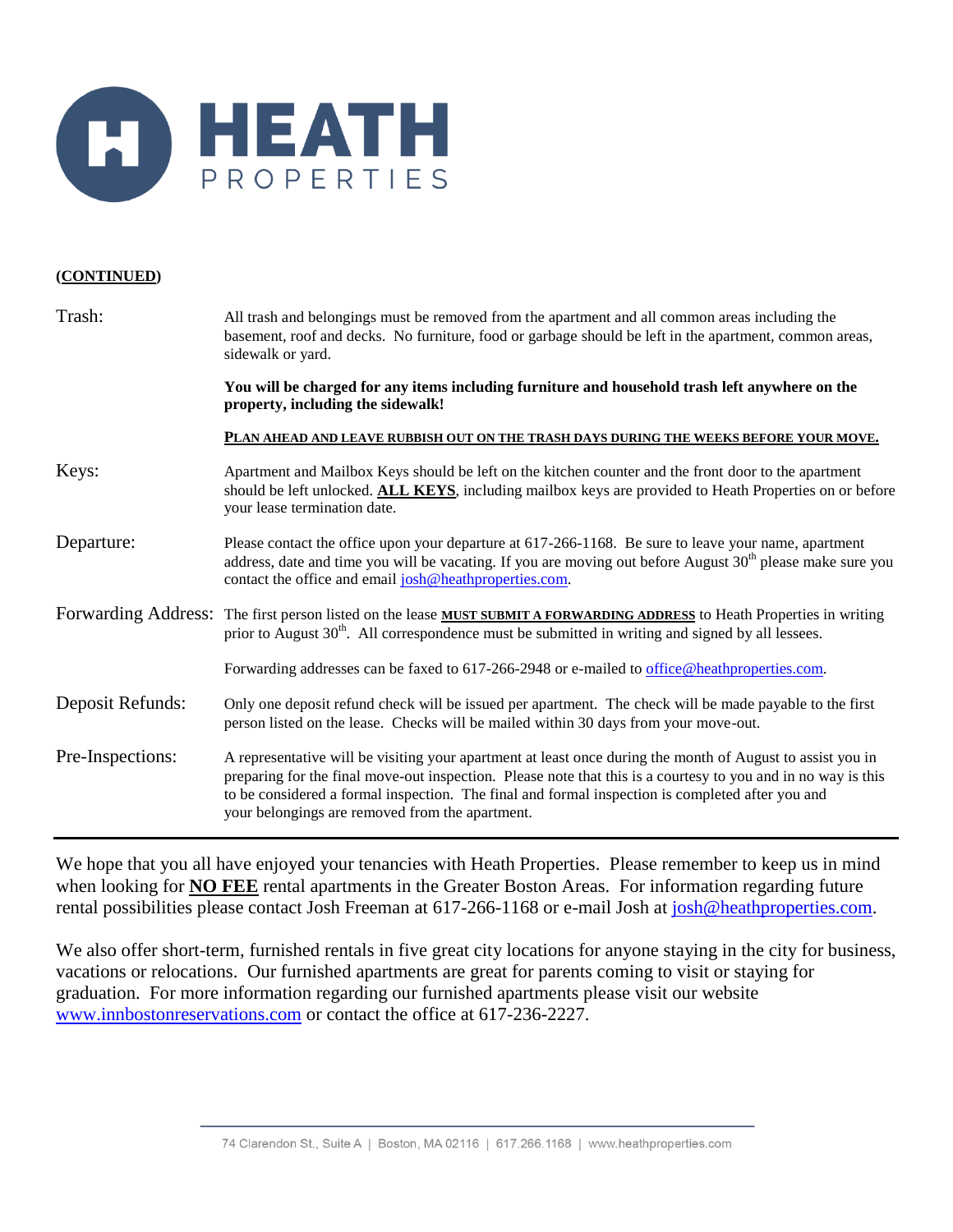

#### **PRELIMINARY MOVE-OUT INSPECTION SHEET**

**APARTMENT: WE DATE:** 

Current Tenants,

On the reverse side of this sheet you will find a copy of the Preliminary Move-Out Inspection conducted on your apartment. Please be advised that the inspection sheet you will find is the exact sheet that is filled out by the inspectors on August  $30<sup>th</sup>$ . Preliminary Move-Out Inspections are conducted in order to ensure that you are aware of your responsibilities with regard to the condition of your apartments upon moving out. Please be aware that the Preliminary Move-Out Inspections are conducted in order to assist you in recovering your entire security deposit. **Understand that the Preliminary Inspection reflects the condition of the apartment at the time of the Preliminary Inspection only and that any items marked as "Pass" at the time of the Preliminary Inspection may not be left in passing condition at the time of the actual inspection.** Please refer to our website [\(www.heathproperties.com\)](http://www.heathproperties.com/) for further move-out instructions.

### **UNDERSTANDING THE MOVE-OUT FORM:**

An average charge of \$100.00 per item will be deducted from your Security Deposit for any items marked as "Fail". Steam Cleaning will be charged at a rate of \$100.00 per room if the carpets have not been professionally cleaned prior to your move-out. Please feel free to call the office for recommended carpet cleaners. We would suggest making appointments as early as possible to ensure you will be able to have the carpets cleaned prior to moving out. Furniture removal will be charged at a rate of \$250.00 per hour plus any dumping charges. All other damages will be repaired at a rate of \$75.00 per hour plus materials.

The items marked on the Inspection Form are possible deductions that we have found. Please make sure these items are cleaned / repaired to avoid actual deductions from your security deposit. If you do not have a security deposit; or if apartment damages total more than your security deposit; you are responsible for submitting payment to the office. All parties to the lease are held responsible for payment. Unpaid damages will be reported to the credit agencies.

#### **Don't Forget:**

- 1. All fingerprints and smudges must be removed from the walls, doors and windows. If you are repainting walls you must use: **Benjamin Moore Super Hide Flat White** paint or you will be charged for painting. All painting must be completed in a professional manner.
- 2. Trash, furniture and personal belongings must be removed from the building including the basement and storage facilities prior to your move out day**. GARBAGE CANNOT BE LEFT ON THE SIDEWALK OR ON THE PREMISES.** You will be charged for any City Fines along with costs for private trash removal and dumping fees.
- 3. Fireplaces must be cleaned and ashes removed.
- 4. Mini-blinds must be cleaned and in working order
- 5. **Leave ALL of your keys on the kitchen counter when you vacate the apartment.** (Before 5:00 PM on August 30<sup>th</sup>)
- 6. Once you have moved and completed cleaning call the office to let us know it's OK to come inspect. We return security deposits in the order in which the apartments turn over so if you leave before August 30<sup>th</sup> (and let us know) you have a better chance of getting your security deposit back earlier than those who wait until the last minute.